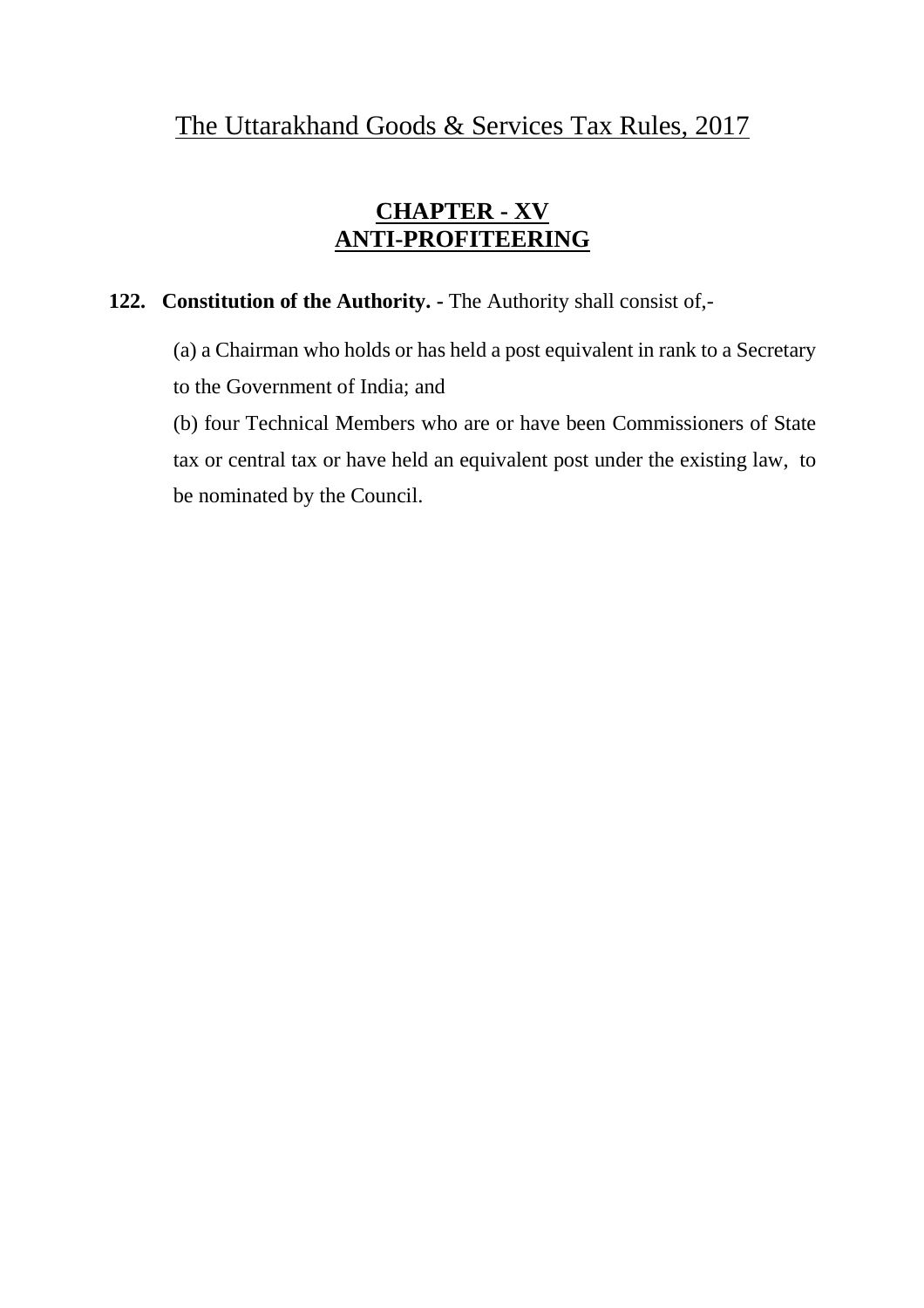**123. Constitution of the Standing Committee and Screening Committees. -** (1) The Council may constitute a Standing Committee on Anti-profiteering which shall consist of such officers of the State Government and Central Government as may be nominated by it .

(2) A State level Screening Committee shall be constituted in each State by the State Governments which shall consist of-

(a) one officer of the State Government, to be nominated by the Commissioner, and

(b) one officer of the Central Government, to be nominated by the Chief Commissioner.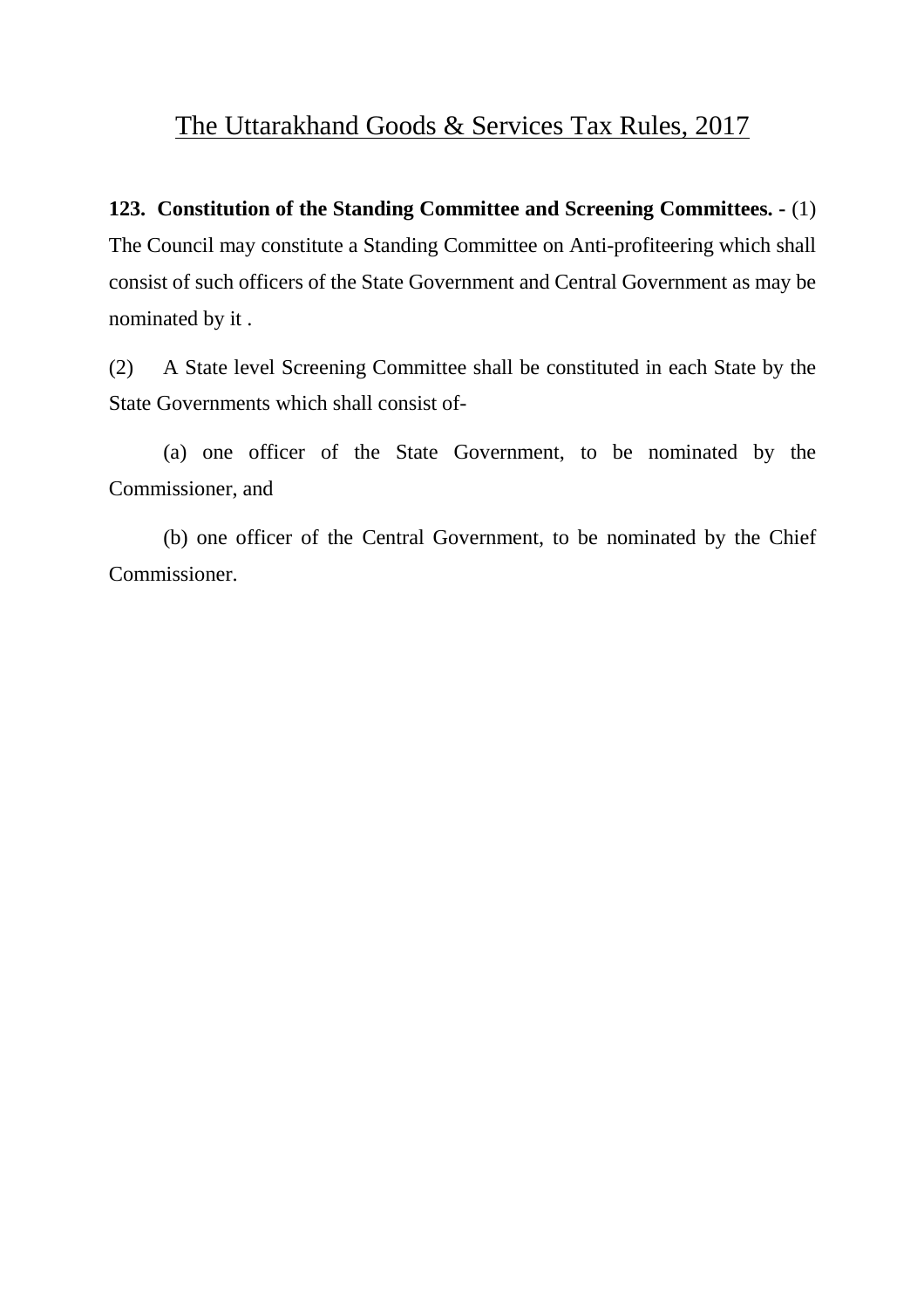**124. Appointment, salary, allowances and other terms and conditions of service of the Chairman and Members of the Authority: -** (1) The Chairman and Members of the Authority shall be appointed by the Central Government on the recommendations of a Selection Committee to be constituted for the purpose by the Council

(2) The Chairman shall be paid a monthly salary of Rs. 2,25,000 (fixed) and other allowances and benefits as are admissible to a Central Government officer holding posts carrying the same pay:

Provided that where a retired officer is selected as a Chairman, he shall be paid a monthly salary of Rs. 2,25,000 reduced by the amount of pension.

(3) The Technical Member shall be paid a monthly salary of Rs. 2,05,400 (fixed) and shall be entitled to draw allowances as are admissible to a Government of India officer holding Group 'A' post carrying the same pay:

Provided that where a retired officer is selected as a Technical Member, he shall be paid a monthly salary of Rs. 2,05,400 reduced by the amount of pension.

(4) The Chairman shall hold office for a term of two years from the date on which he enters upon his office, or until he attains the age of sixty- five years, whichever is earlier and shall be eligible for reappointment:

Provided that person shall not be selected as the Chairman, if he has attained the age of sixty-two years.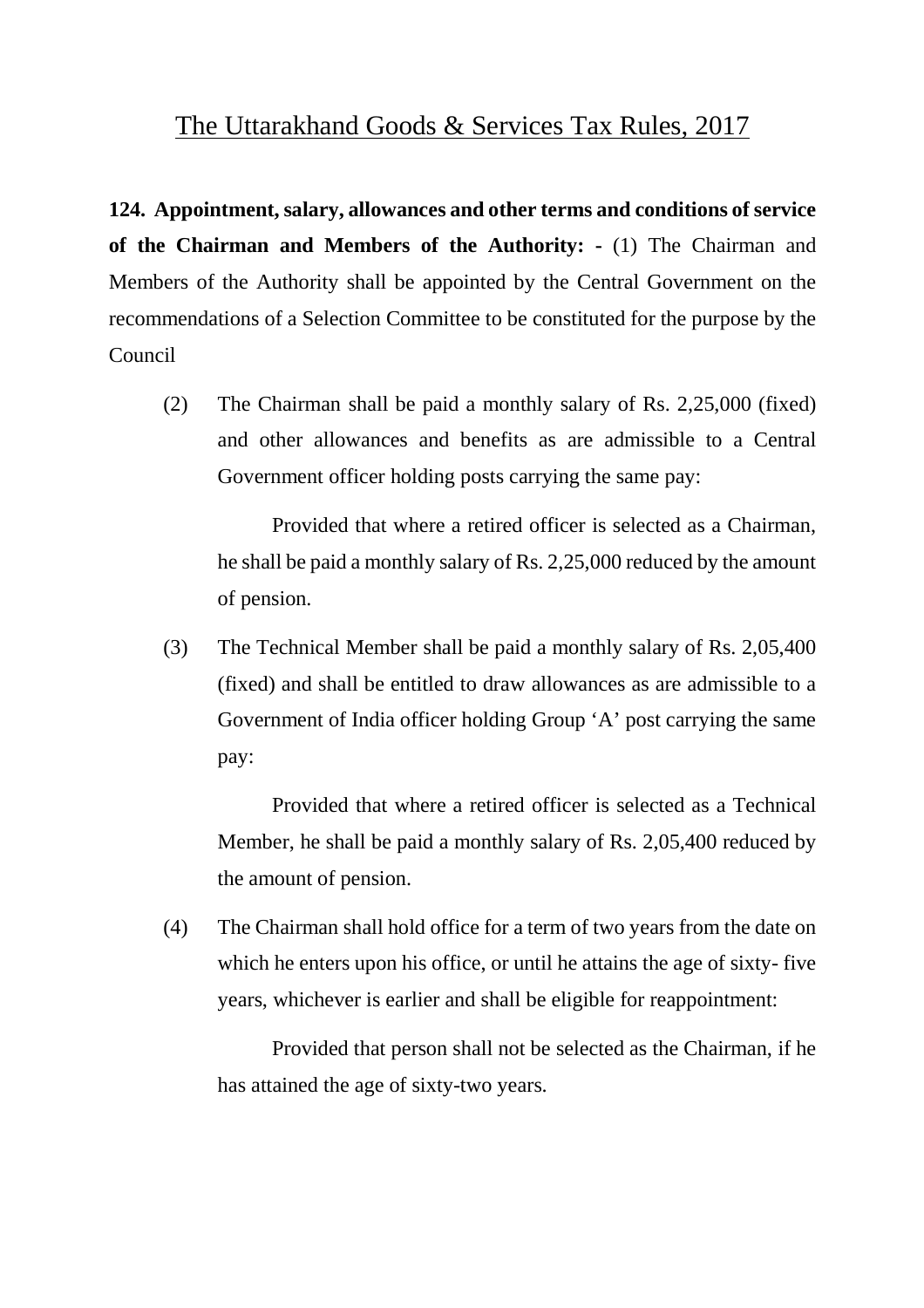(5) The Technical Member of the Authority shall hold office for a term of two years from the date on which he enters upon his office, or until he attains the age of sixty-five years, whichever is earlier and shall be eligible for reappointment:

Provided that person shall not be selected as a Technical Member if he has attained the age of sixty-two years.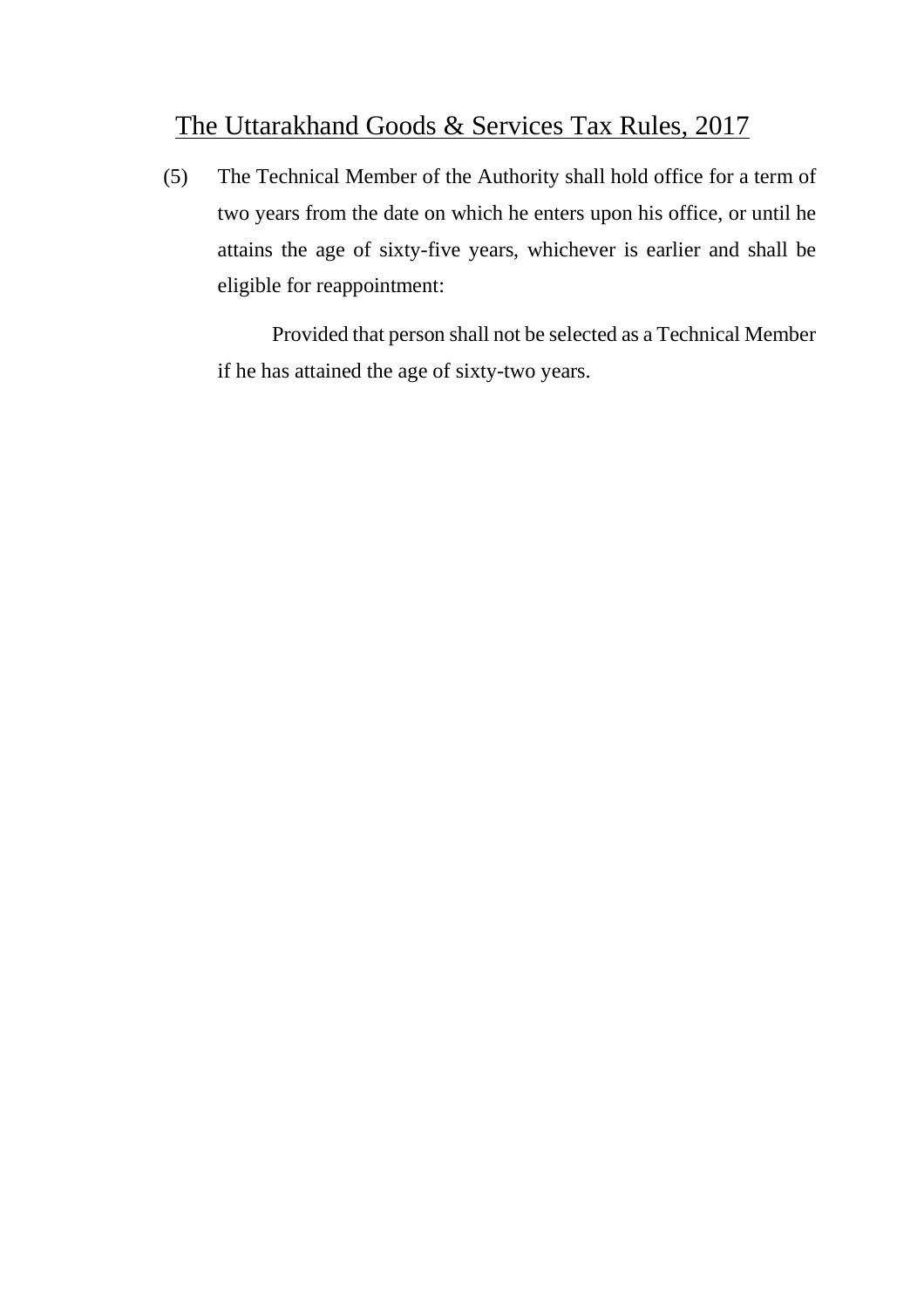**125. Secretary to the Authority. -** The Additional Director General of Safeguards under the Board shall be the Secretary to the Authority.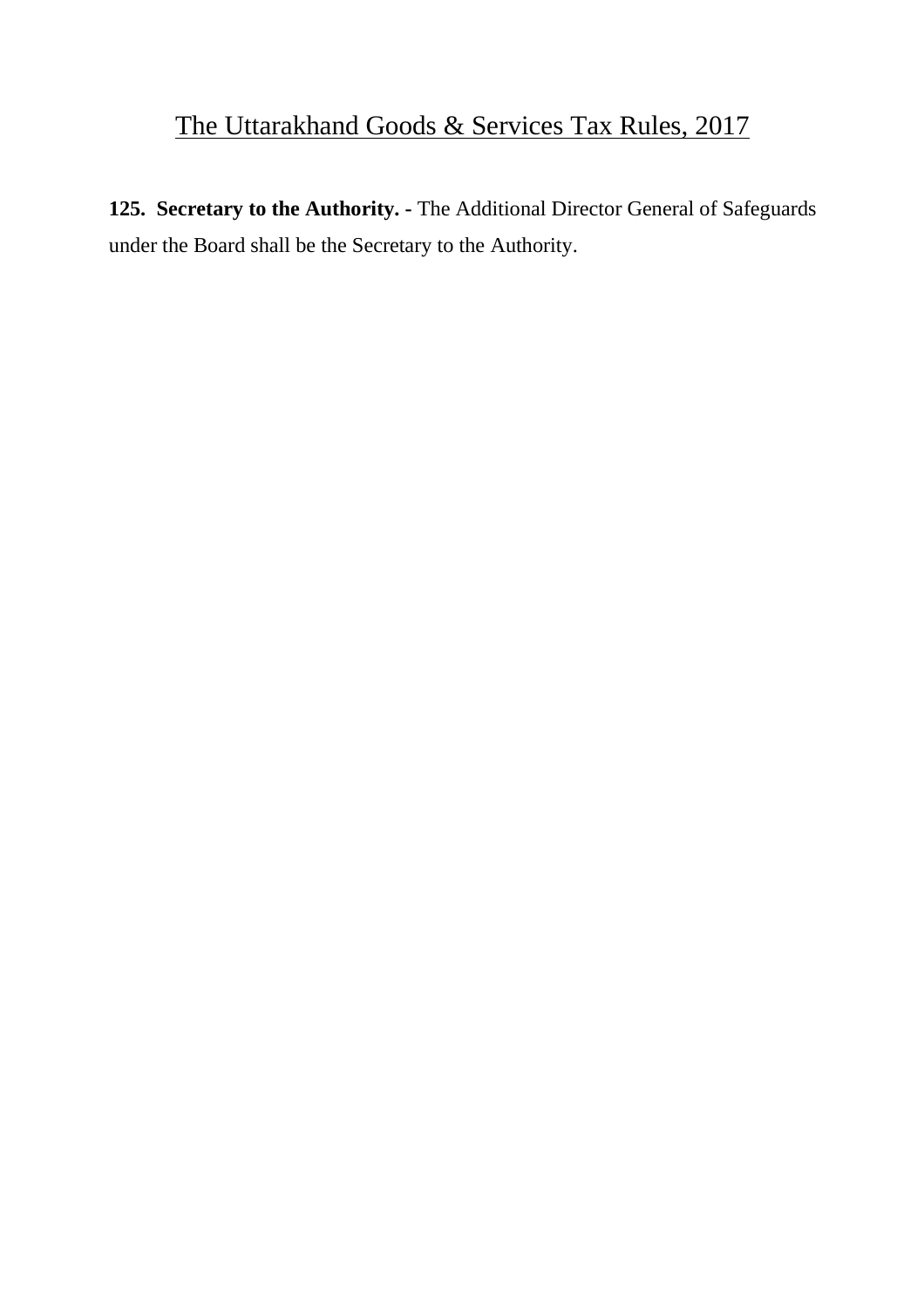**126. Power to determine the methodology and procedure. -** The Authority may determine the methodology and procedure for determination as to whether the reduction in rate of tax on the supply of goods or services or the benefit of input tax credit has been passed on by the registered person to the recipient by way of commensurate reduction in prices.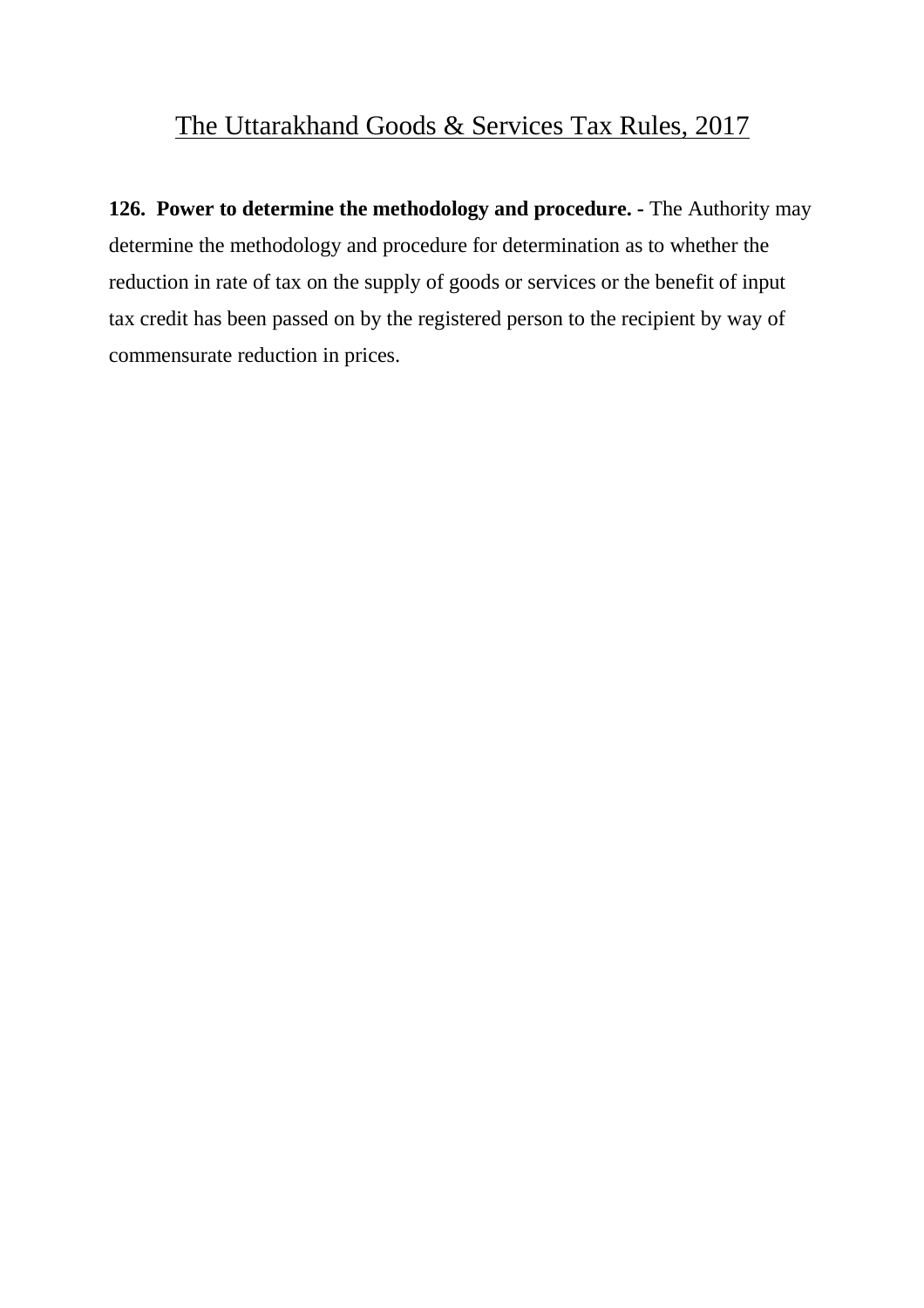**127. Duties of the Authority. -** It shall be the duty of the Authority,-

(i) to determine whether any reduction in rate of tax on any supply of goods or services or the benefit of the input tax credit has been passed on to the recipient by way of commensurate reduction in prices;

(ii) to identify the registered person who has not passed on the benefit of reduction in rate of tax on supply of goods or services or the benefit of input tax credit to the recipient by way of commensurate reduction in prices;

(iii) to order,

- (a) reduction in prices;
- (b) return to the recipient, an amount equivalent to the amount not passed on by way of commensurate reduction in prices along with interest at the rate of eighteen per cent. from the date of collection of higher amount till the date of return of such amount or recovery of the amount not returned, as the case may be, in case the eligible person does not claim return of the amount or is not identifiable, and depositing the same in the Fund referred to in section 57;
- (c) imposition of penalty as specified in the Act; and
- (d) cancellation of registration under the Act.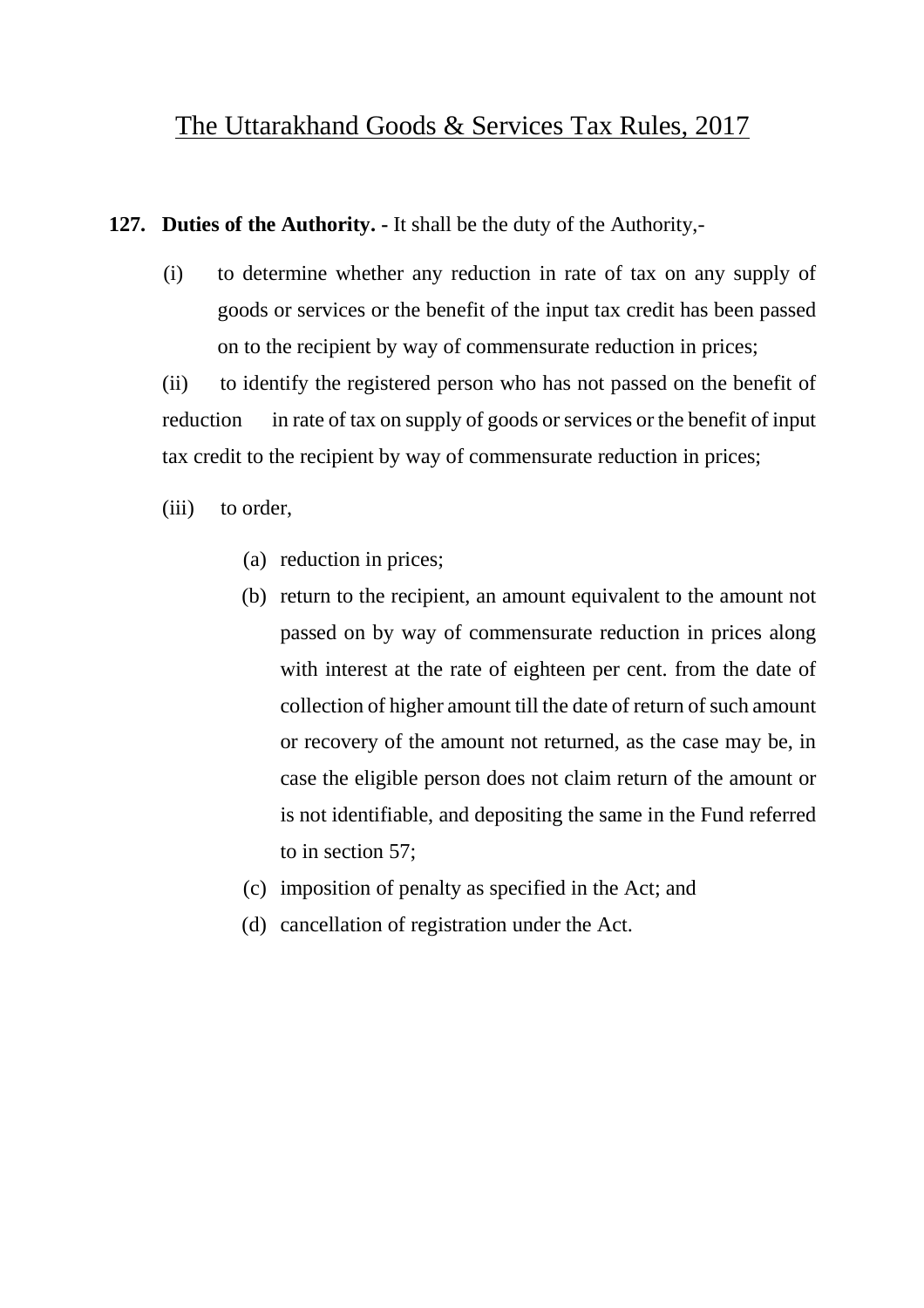**128. Examination of application by the Standing Committee and Screening Committee. -** (1) The Standing Committee shall, within a period of two months from the date of receipt of a written application, in such form and manner as may be specified by it, from an interested party or from a Commissioner or any other person, examine the accuracy and adequacy of the evidence provided in the application to determine whether there is *prima-facie* evidence to support the claim of the applicant that the benefit of reduction in rate of tax on any supply of goods or services or the benefit of input tax credit has not been passed on to the recipient by way of commensurate reduction in prices.

(2) All applications from interested parties on issues of local nature shall first be examined by the State level Screening Committee and the Screening Committee shall, upon being satisfied that the supplier has contravened the provisions of section 171, forward the application with its recommendations to the Standing Committee for further action.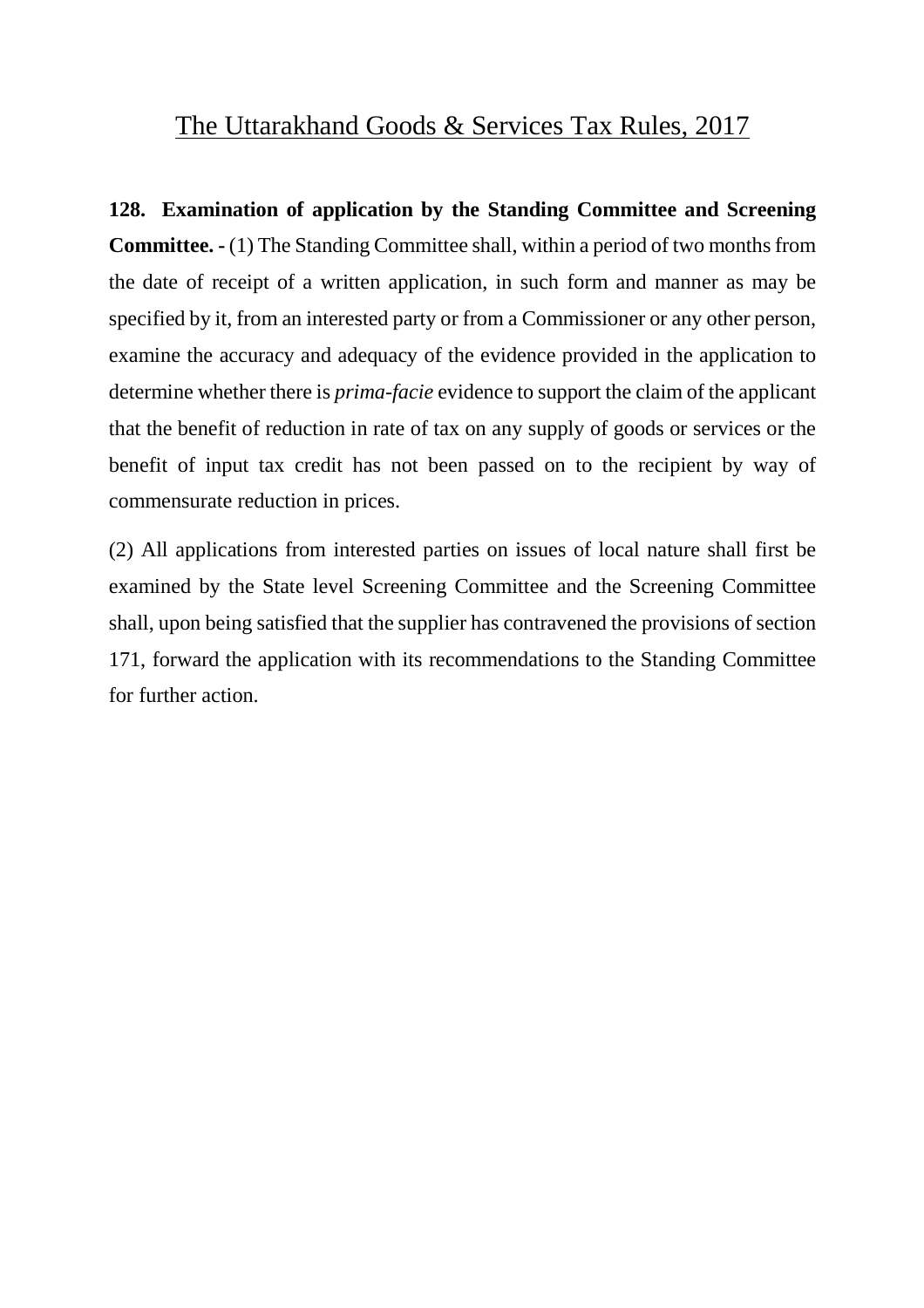**129. Initiation and conduct of proceedings. -** (1) Where the Standing Committee is satisfied that there is a *prima-facie* evidence to show that the supplier has not passed on the benefit of reduction in rate of tax on the supply of goods or services or the benefit of input tax credit to the recipient by way of commensurate reduction in prices, it shall refer the matter to Director General of Safeguards for a detailed investigation.

(2) The Director General of Safeguards shall conduct investigation and collect evidence necessary to determine whether the benefit of reduction in rate of tax on any supply of goods or services or the benefit of the input tax credit has been passed on to the recipient by way of commensurate reduction in prices.

(3) The Director General of Safeguards shall, before initiation of investigation, issue a notice to the interested parties containing, *inter alia,* information on the following, namely:-

- (a) the description of the goods or services in respect of which the proceedings have been initiated;
- (b) summary of statement of facts on which the allegations are based; and
- (c) the time limit allowed to the interested parties and other persons who may have information related to the proceedings for furnishing their reply.

(4) The Director General of Safeguards may also issue notices to such other persons as deemed fit for fair enquiry into the matter.

(5) The Director General of Safeguards shall make available the evidence presented to it by one interested party to the other interested parties, participating in the proceedings.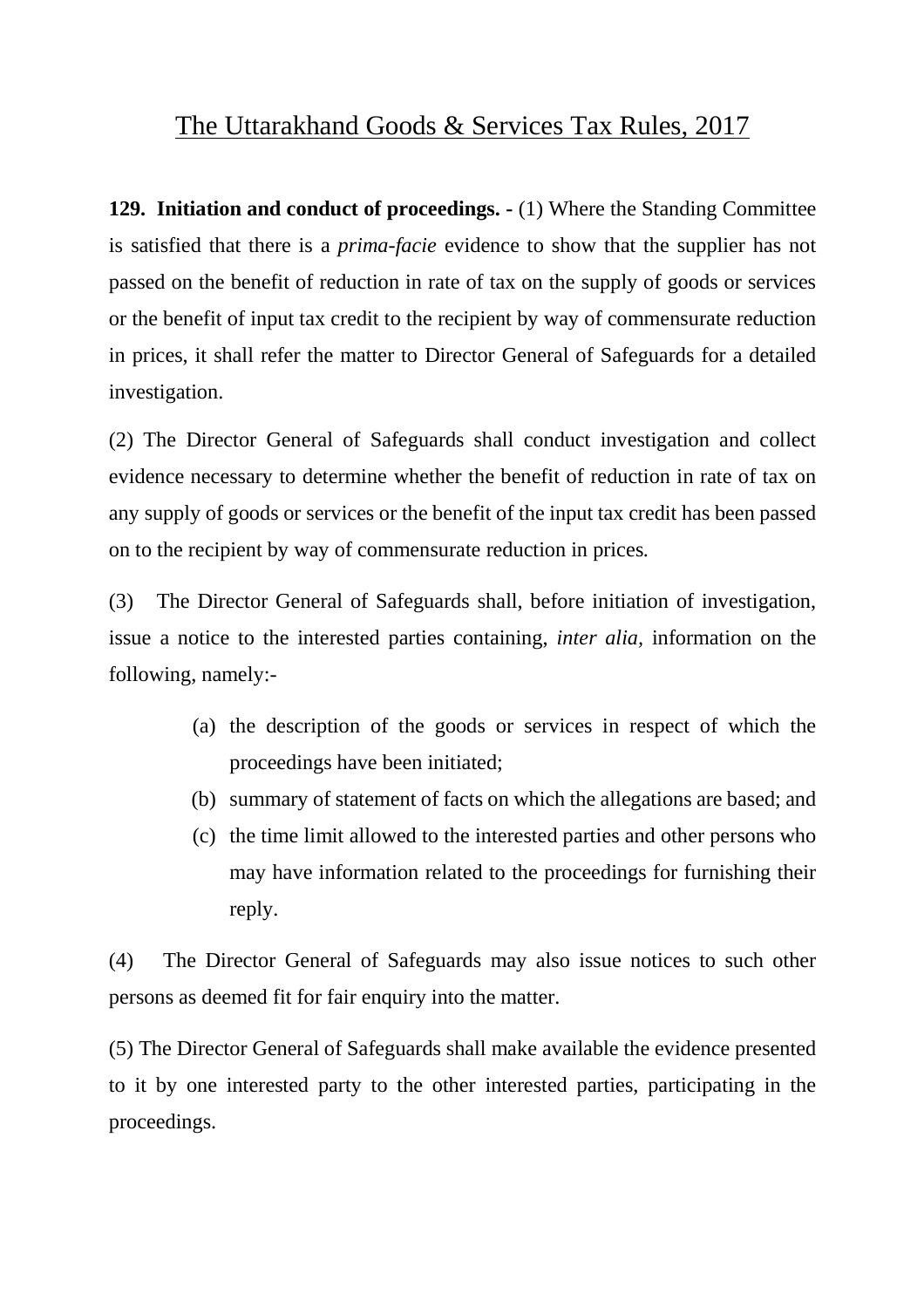(6) The Director General of Safeguards shall complete the investigation within a period of three months of receipt of reference from the Standing Committee or within such extended period not exceeding a further period of three months for reasons to be recorded in writing as allowed by the Standing Committee and, upon completion of the investigation, furnish to the Authority a report of its findings, along with the relevant records.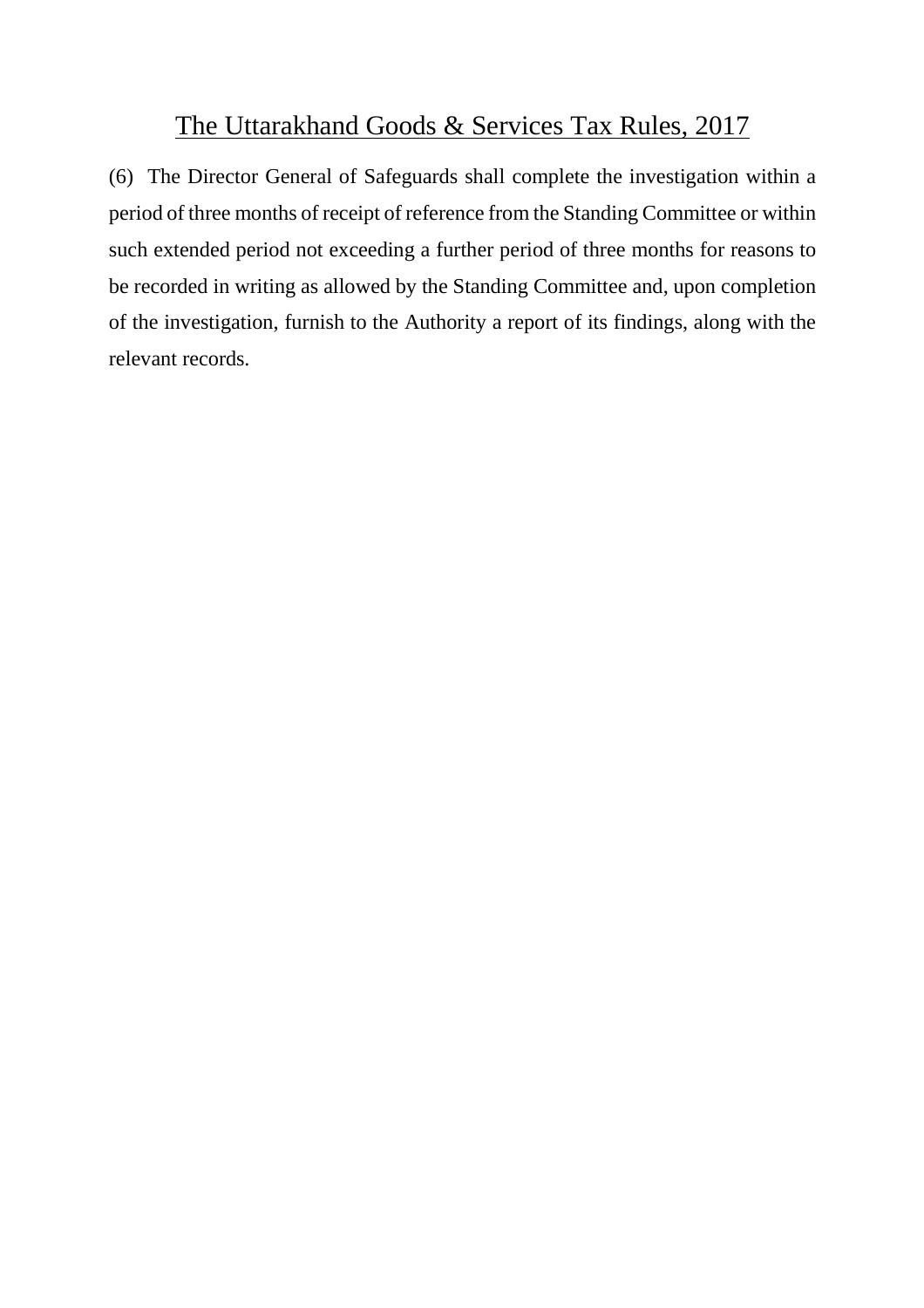**130. Confidentiality of information. -** (1) Notwithstanding anything contained in sub-rules (3) and (5) of rule 129 and sub-rule (2) of rule 133, the provisions of section 11 of the Right to Information Act, 2005 (22 of 2005), shall apply *mutatis mutandis* to the disclosure of any information which is provided on a confidential basis.

(2) The Director General of Safeguards may require the parties providing information on confidential basis to furnish non-confidential summary thereof and if, in the opinion of the party providing such information, the said information cannot be summarised, such party may submit to the Director General of Safeguards a statement of reasons as to why summarisation is not possible.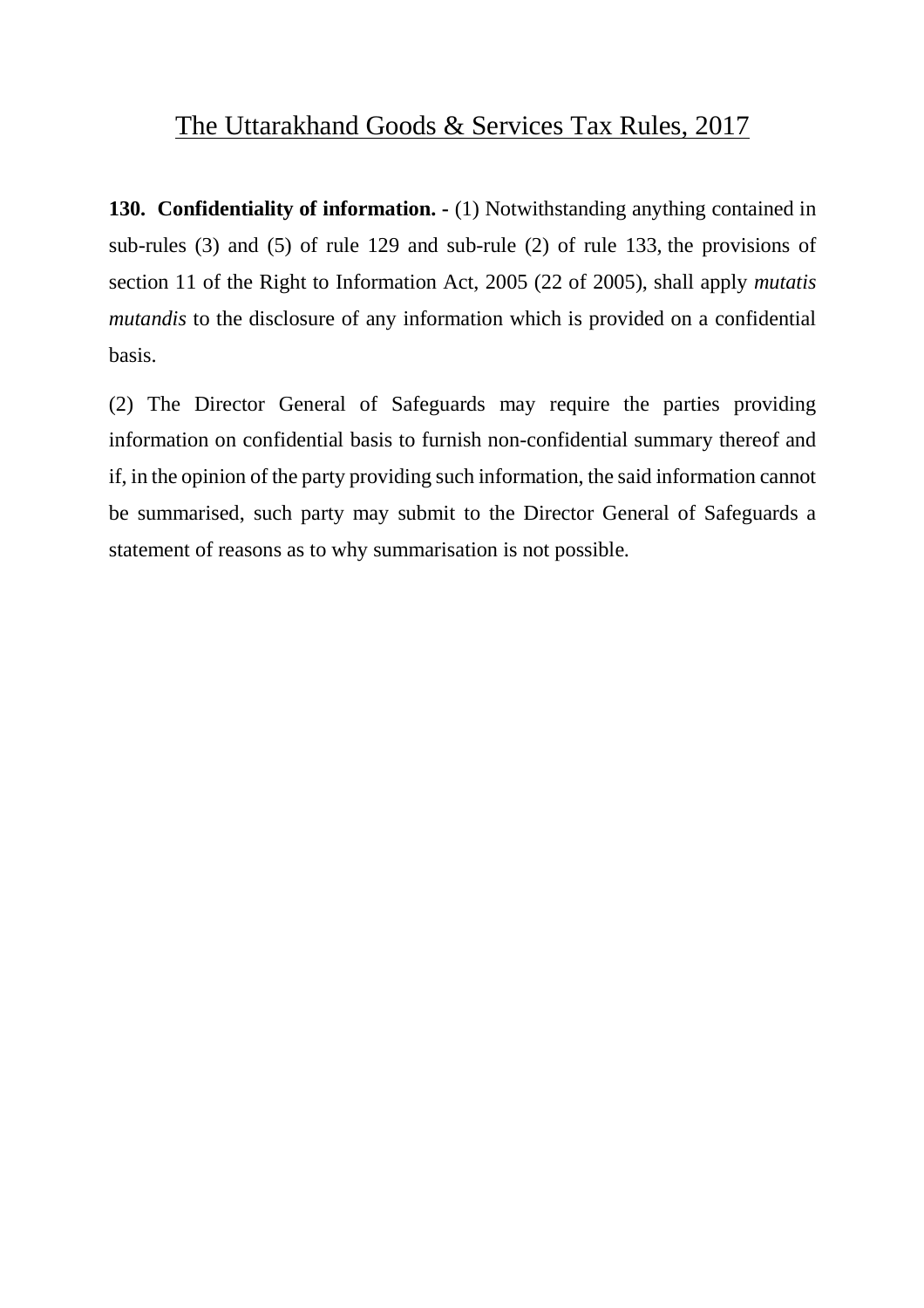**131. Cooperation with other agencies or statutory authorities. -** Where the Director General of Safeguards deems fit, he may seek opinion of any other agency or statutory authorities in discharge of his duties.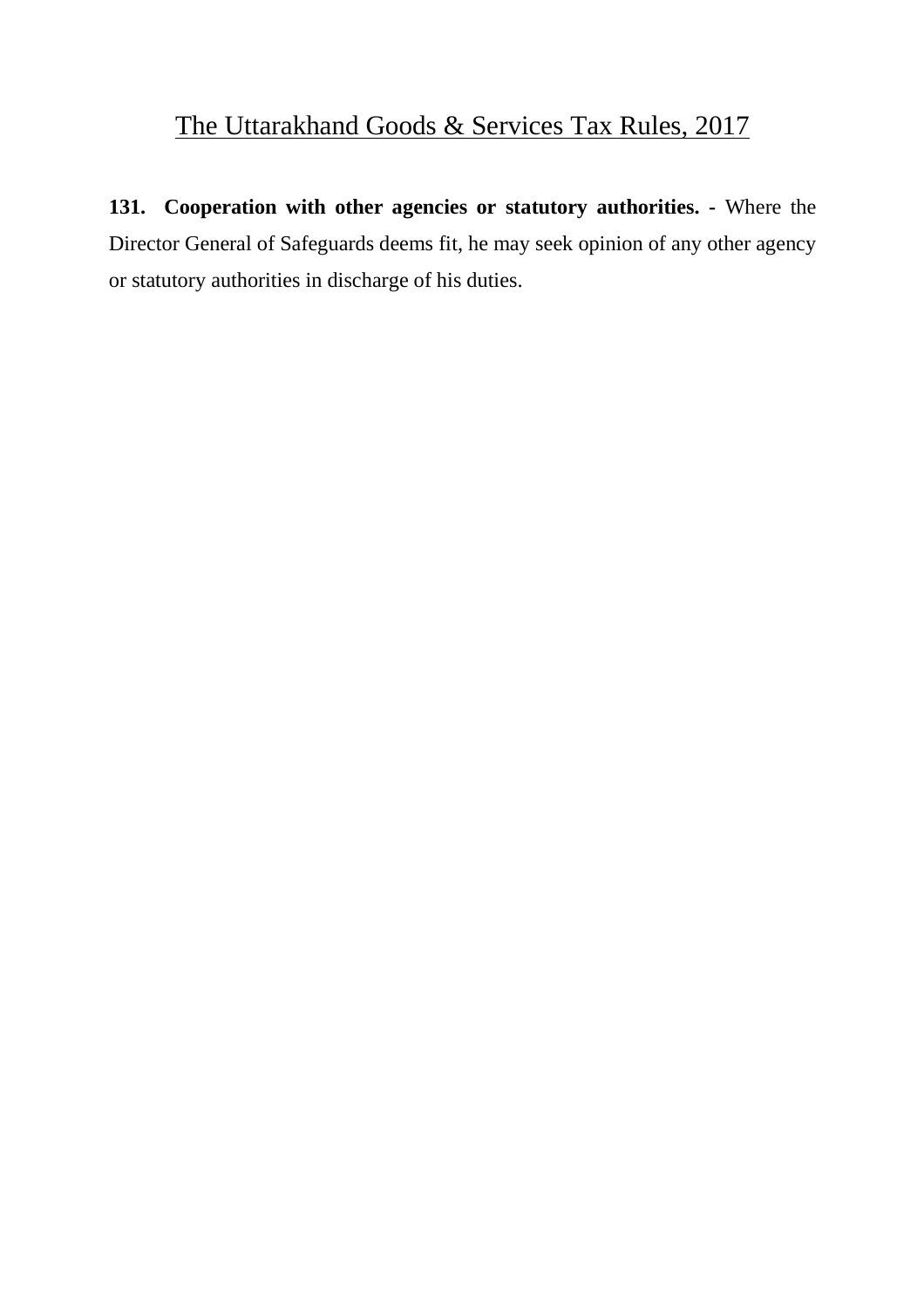**132. Power to summon persons to give evidence and produce documents. -** (1) The Director General of Safeguards, or an officer authorised by him in this behalf, shall be deemed to be the proper officer to exercise power to summon any person whose attendance he considers necessary either to give evidence or to produce a document or any other thing under section 70 and shall have power in any inquiry in the same manner, as provided in the case of a civil court under the provisions of the Code of Civil Procedure, 1908 (5 of 1908).

(2) Every such inquiry referred to in sub-rule (1) shall be deemed to be a judicial proceedings within the meaning of sections 193 and 228 of the Indian Penal Code (45 of 1860).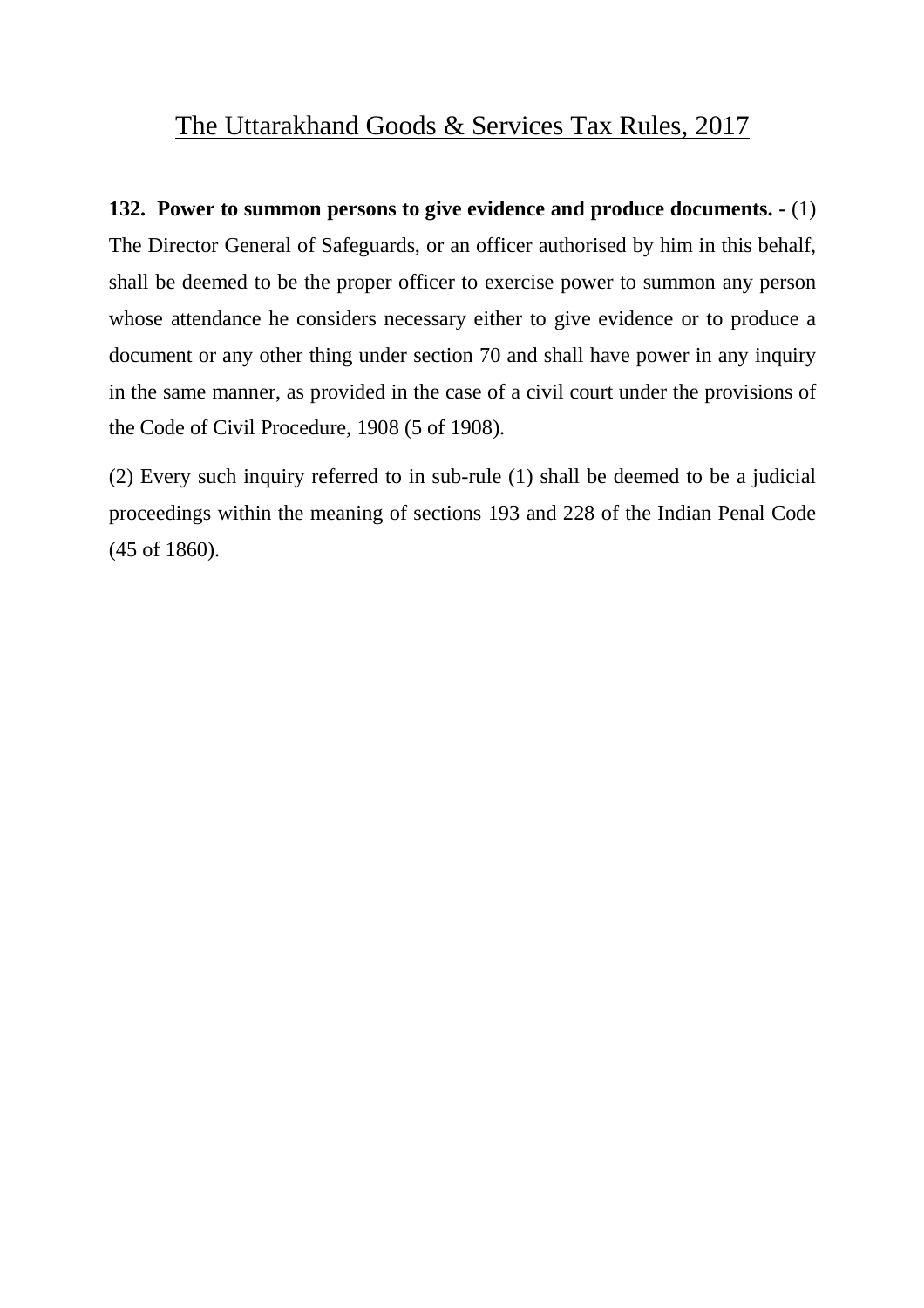**133. Order of the Authority. -** (1) The Authority shall, within a period of three months from the date of receipt of the report from the Director General of Safeguards determine whether a registered person has passed on the benefit of reduction in rate of tax on the supply of goods or services or the benefit of input tax credit to the recipient by way of commensurate reduction in prices.

(2) An opportunity of hearing shall be granted to the interested parties by the Authority where any request is received in writing from such interested parties.

(3) Where the Authority determines that a registered person has not passed on the benefit of reduction in rate of tax on the supply of goods or services or the benefit of input tax credit to the recipient by way of commensurate reduction in prices, the Authority may order -

- (a) reduction in prices;
- (b)return to the recipient, an amount equivalent to the amount not passed on by way of commensurate reduction in prices along with interest at the rate of eighteen per cent. from the date of collection of higher amount till the date of return of such amount or recovery of the amount including interest not returned, as the case may be, in case the eligible person does not claim return of the amount or is not identifiable, and depositing the same in the Fund referred to in section 57;
- (c) imposition of penalty as specified under the Act; and
- (d) cancellation of registration under the Act.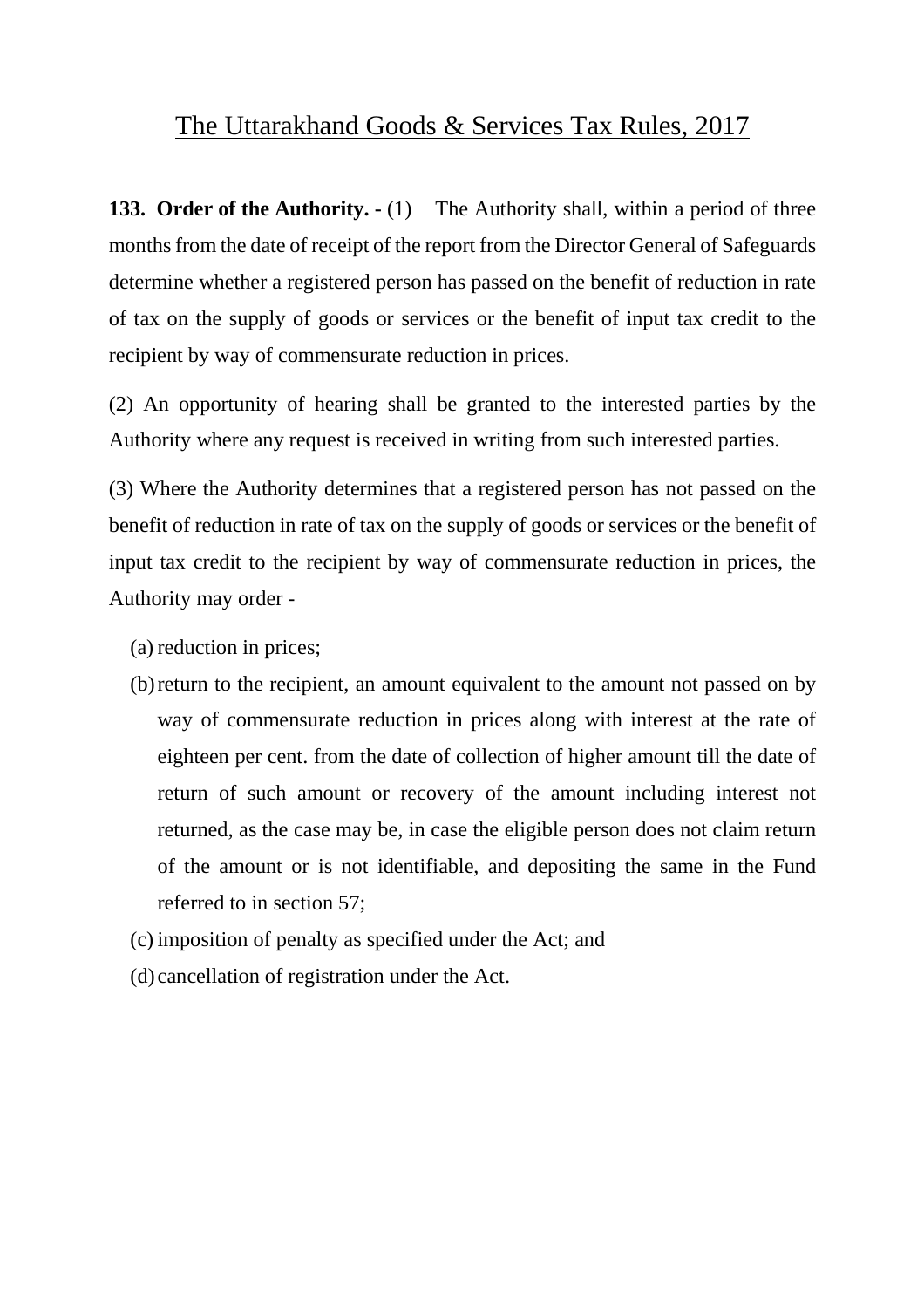**134. Decision to be taken by the majority. -** If the Members of the Authority differ in opinion on any point, the point shall be decided according to the opinion of the majority.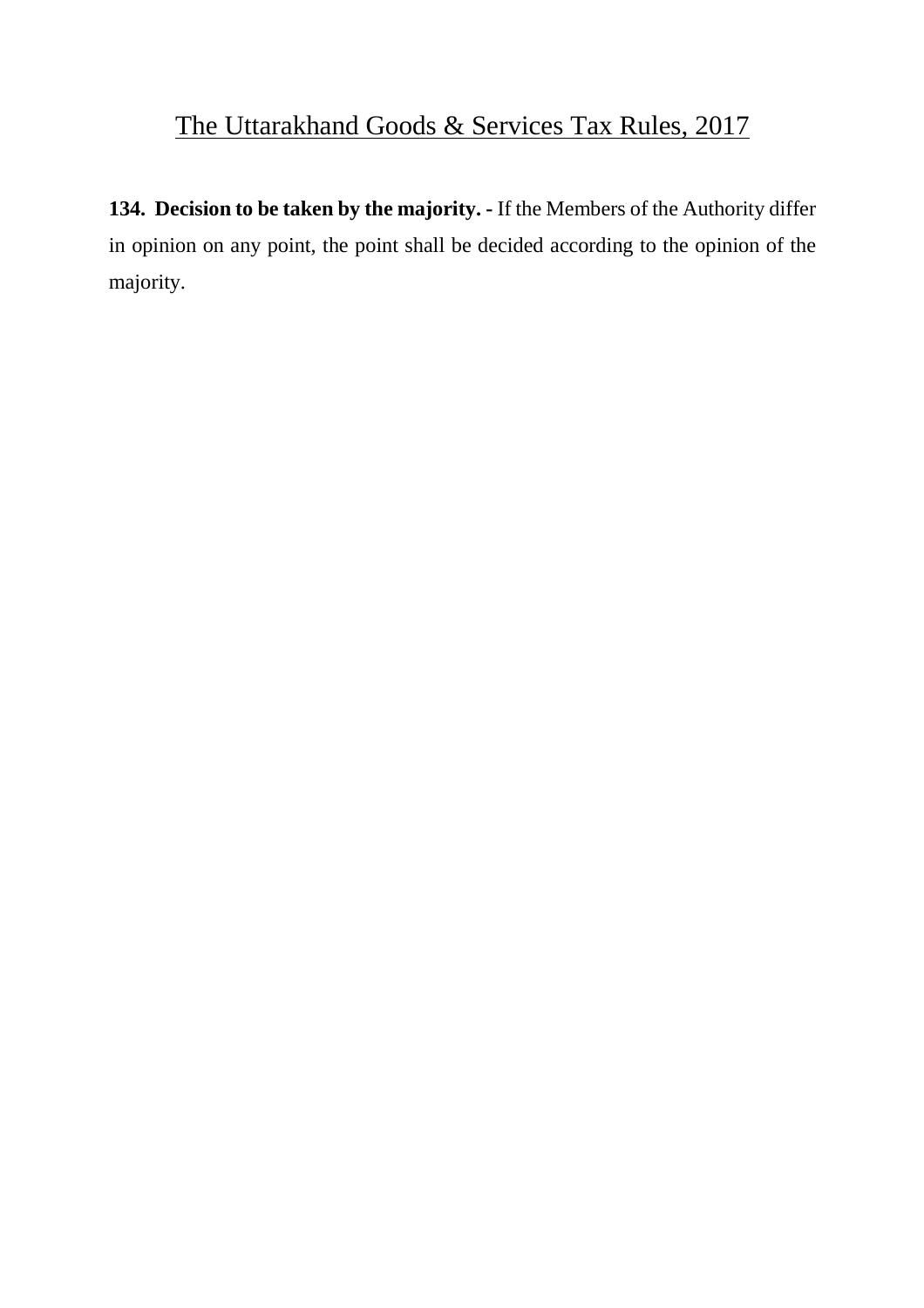**135. Compliance by the registered person. -** Any order passed by the Authority under these rules shall be immediately complied with by the registered person failing which action shall be initiated to recover the amount in accordance with the provisions of the Integrated Goods and Services Tax Act or the Central Goods and Services Tax Act or the Union territory Goods and Services Tax Act or the State Goods and Services Tax Act of the respective States, as the case may be.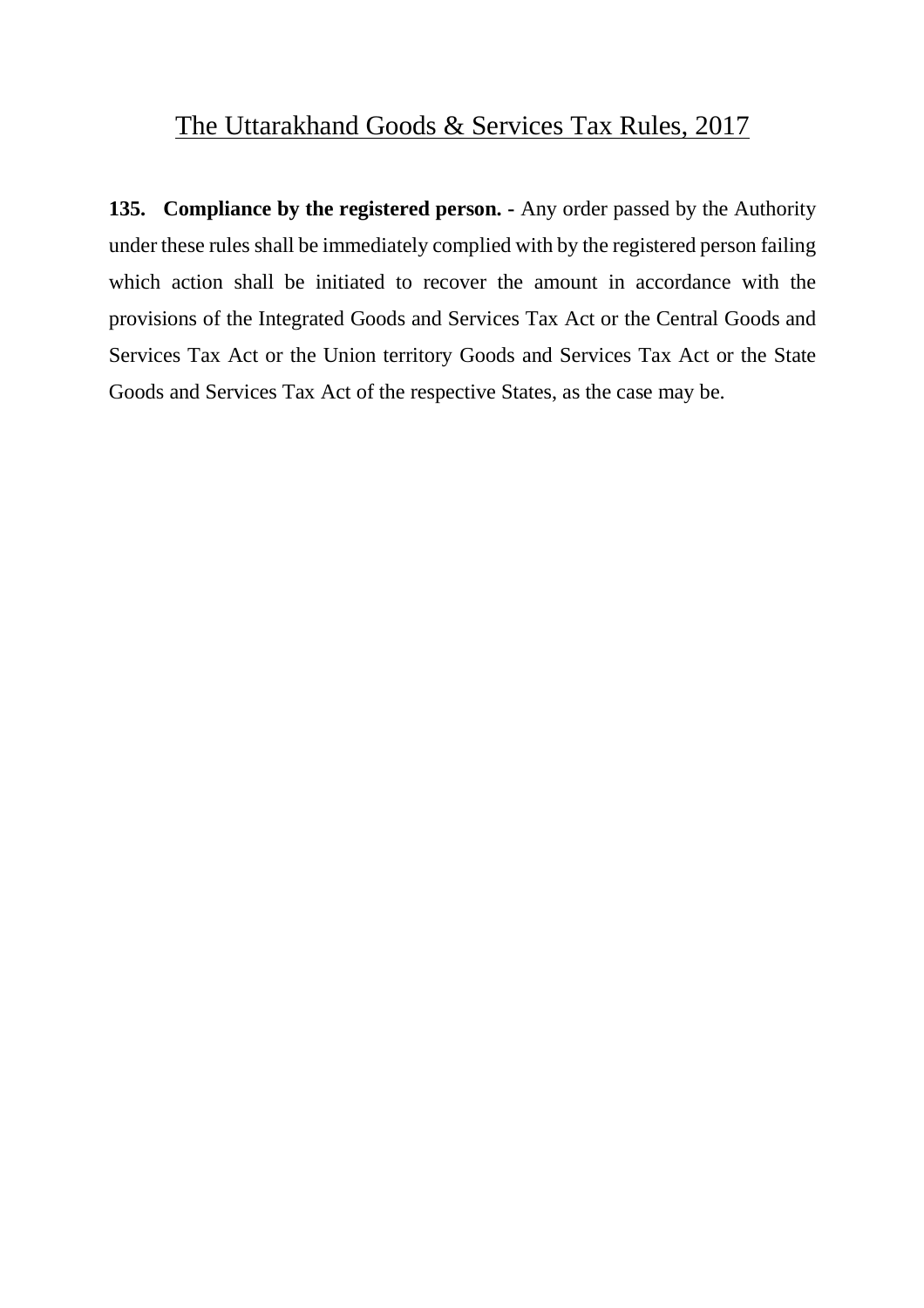**136. Monitoring of the order. -** The Authority may require any authority of central tax, State tax or Union territory tax to monitor implementation of the order passed by it.